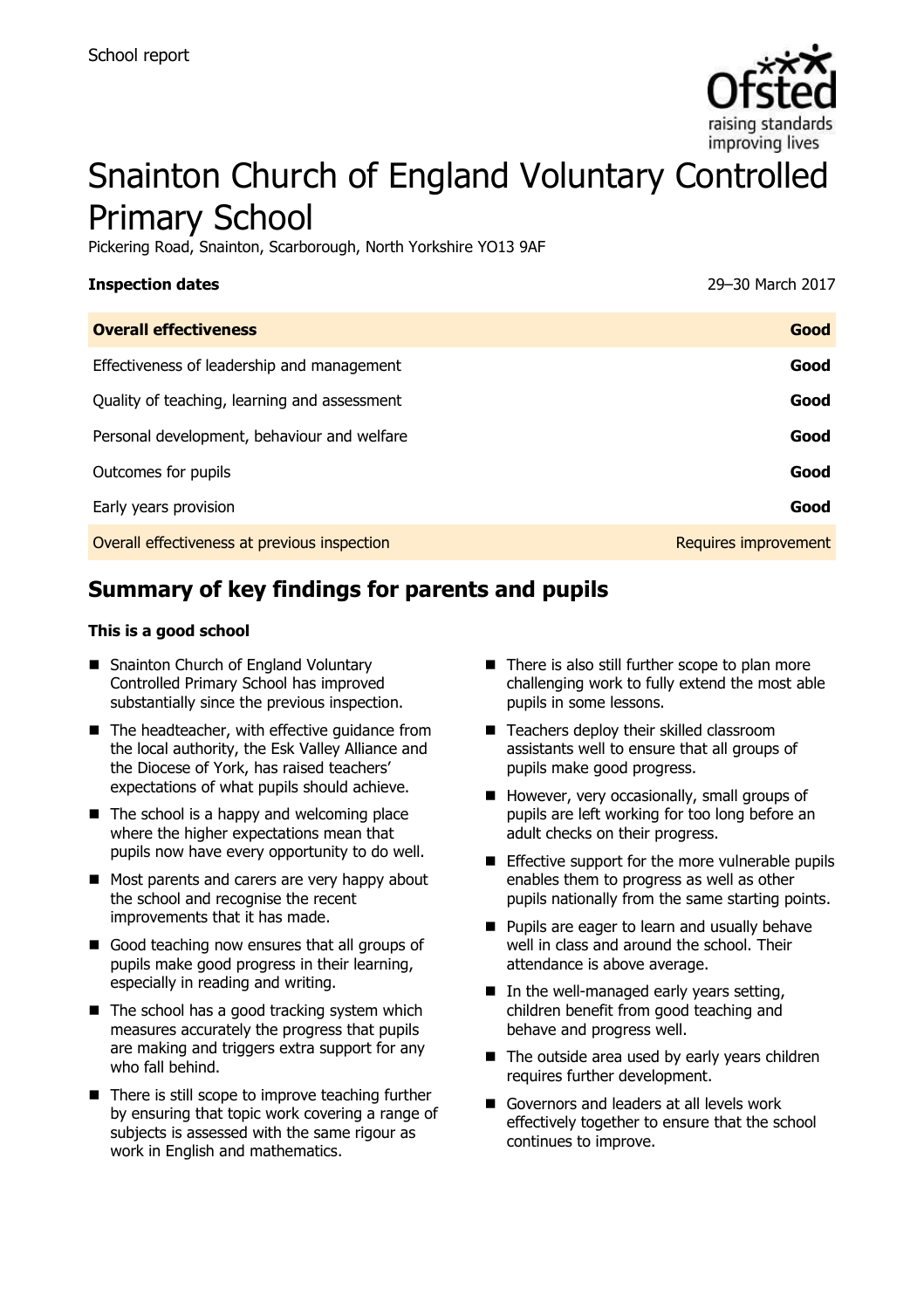

# **Full report**

### **What does the school need to do to improve further?**

- Further improve the consistently good teaching and pupils' good achievement to outstanding by:
	- ensuring that teachers always plan to really challenge the most able pupils
	- providing more frequent adult support for groups of pupils who are working alone.
- Develop the outside area used by the early years children so that it is more inviting and better resourced to enable children to make more choices of activity.
- Strengthen leadership and management by instigating a programme to check pupils' topic work more carefully to ensure that it is being assessed as well as their work in mathematics and writing.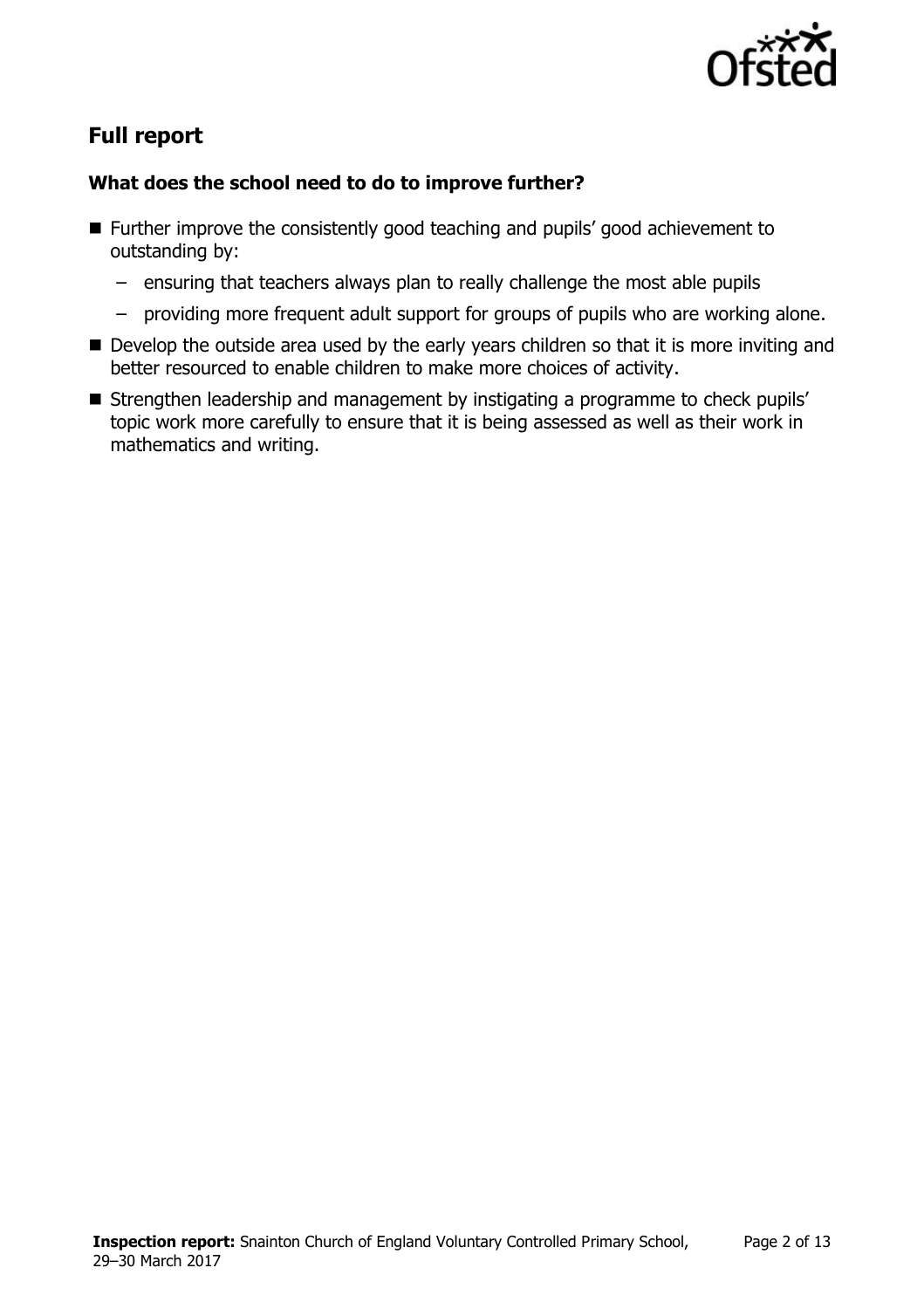

# **Inspection judgements**

#### **Effectiveness of leadership and management Good**

- The headteacher has successfully improved the quality of education provided for the pupils in all year groups since the previous inspection. She has empowered other members of staff by giving them real responsibilities, for example for English and mathematics. These middle leaders are playing their part in ensuring that classroom practice continues to be good.
- A key feature in the school's improvement since the previous inspection has been the way that the headteacher and governors have drawn on the advice provided by North Yorkshire local authority, the Esk Valley Alliance and the Diocese of York. These bodies have made valuable suggestions about how provision could be improved. They have helped the headteacher to monitor intended developments to ensure that they have been properly embedded into the daily life of the school. The level of help has now tapered down because the school has improved so much.
- Good staff morale means that members of staff are now much more confident that the quality of education provided is now good. Everyone has worked hard to ensure that the school shakes off its previous image of an establishment requiring improvement.
- **Members of staff at all levels play their part in ensuring that the school runs smoothly** on a day-to-day basis and that most aspects of the curriculum are managed well. A further development area now lies in the checking of pupils' work in all subjects to ensure that it is assessed as rigorously as their work in mathematics and English.
- Very effective ways of measuring how well the school is doing enable leaders and governors to identify weaknesses quickly and, where funding permits, to eliminate them quickly. Development planning is much improved and focuses strongly on the improvement of teaching and raising pupils' attainment.
- An accurate tracking system monitors the progress that all pupils are making in English and mathematics and triggers extra help for pupils who need it, especially the most vulnerable and those who join the school at other than the usual time.
- The headteacher and middle leaders monitor the quality of teaching carefully. They know what works well and can quickly identify areas for improvement. Although the quality of teaching has improved substantially since the previous inspection, there is still scope to improve classroom practice further, particularly in more consistently planning challenging work for the most able pupils and ensuring that groups working on their own are not left for too long without a check to ensure that they are progressing as quickly as intended.
- The curriculum puts considerable emphasis on the development of pupils' literacy and numeracy skills but not to the exclusion of everything else. Pupils in all year groups receive a well-rounded education in subjects such as religious education, science, geography, history and physical education.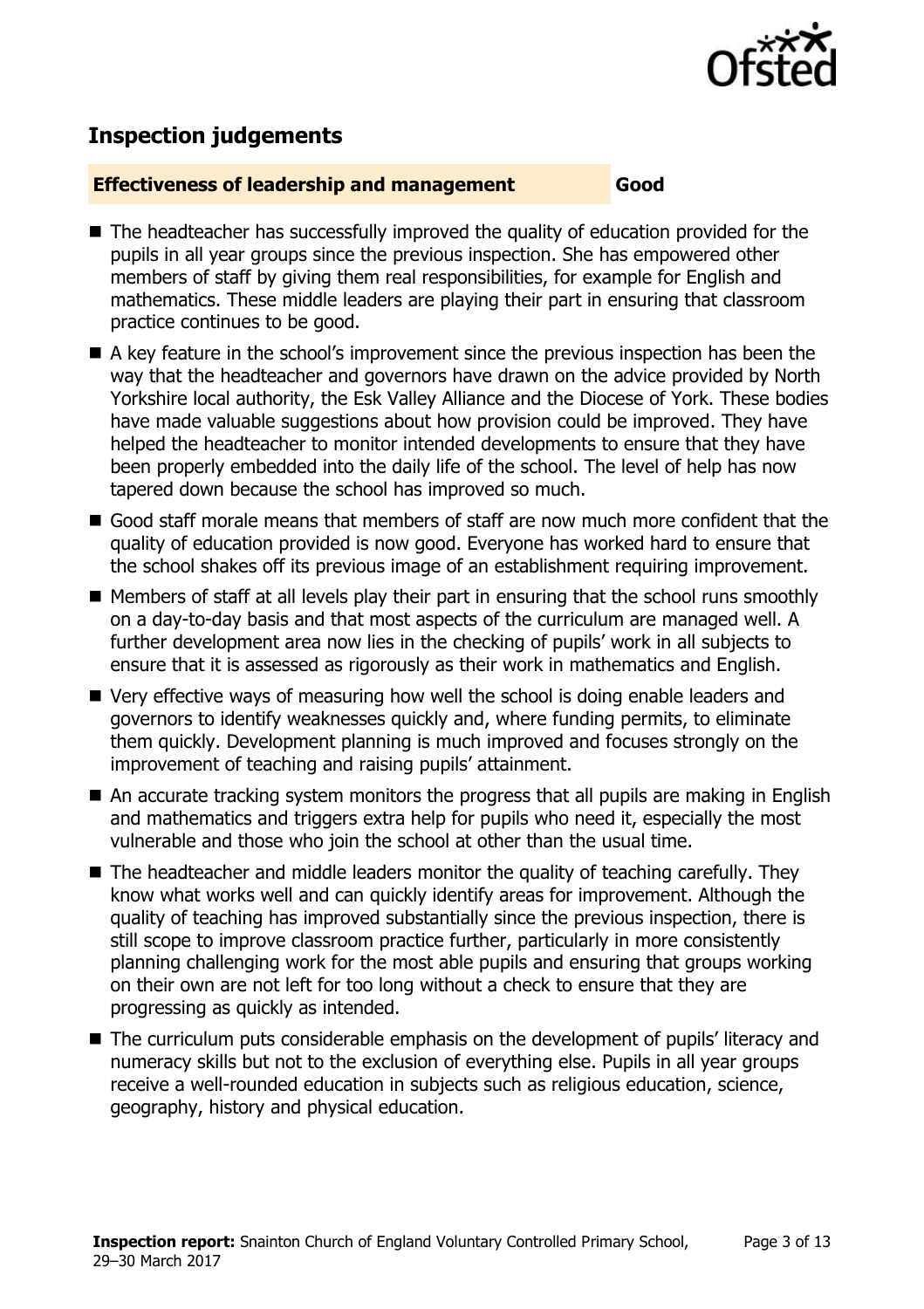

- A good range of extra-curricular activities and visits support the strong development of pupils' spiritual, moral, social and cultural development where a key aspect is the teaching of Christian values.
- The link with Namateba Basic School in Zambia gives pupils a clear idea about how people live in other countries. The school actively promotes the theme, 'Everybody is different. We are all unique.' It also actively promotes pupils' understanding of British values such as democracy, government, the rule of law and tolerance. What it is not yet doing effectively is to provide pupils with a full understanding of the cultures that make up modern Britain.
- The school ensures that pupils receive a rounded education about other religious faiths apart from Christianity. For example, vivid displays show how Jewish people celebrate Shabbat as a day of rest and peace. There are also displays which consider profound themes such as the nature of God.
- The school uses its sport funding well to ensure that pupils develop competition skills and have the opportunity to use them in football, netball and cricket. The funding ensures also that pupils have the opportunity to participate in gymnastics and develop their competence in swimming.
- Equal opportunities have a high profile. If pupils, particularly those who have special educational needs and/or disabilities, need specialist help to overcome barriers to academic progress, then the school identifies the needs and provides for them by spending the allocated funding wisely. The well-managed pupil premium funding arrangements ensure that the school's disadvantaged pupils have extra support to enable them to make the same progress as other pupils nationally from the same starting points.
- $\blacksquare$  Most parents are very appreciative of the way that the school now provides for their children. Typical of the many positive free-text messages received during the inspection was, 'This school has exceeded all our expectations. We are overwhelmingly grateful to all the teachers.'

#### **Governance**

- Governance has improved substantially since the previous inspection. It is now strong, effective and challenging when necessary. Governors have an accurate picture of what the school does well and they know what still needs to be done.
- They have a good grasp of the meaning of the tracking data that the school provides and probe carefully by asking questions about pupils who fall behind expectations.
- They play their part in ensuring that performance management arrangements are robust and that they follow intended procedures.
- Governors visit the school regularly to keep themselves up to date with activities provided for the pupils. Some give skilled and very effective help in the classroom.

### **Safeguarding**

■ The arrangements for safeguarding are effective because there are clear systems in place that members of staff follow consistently.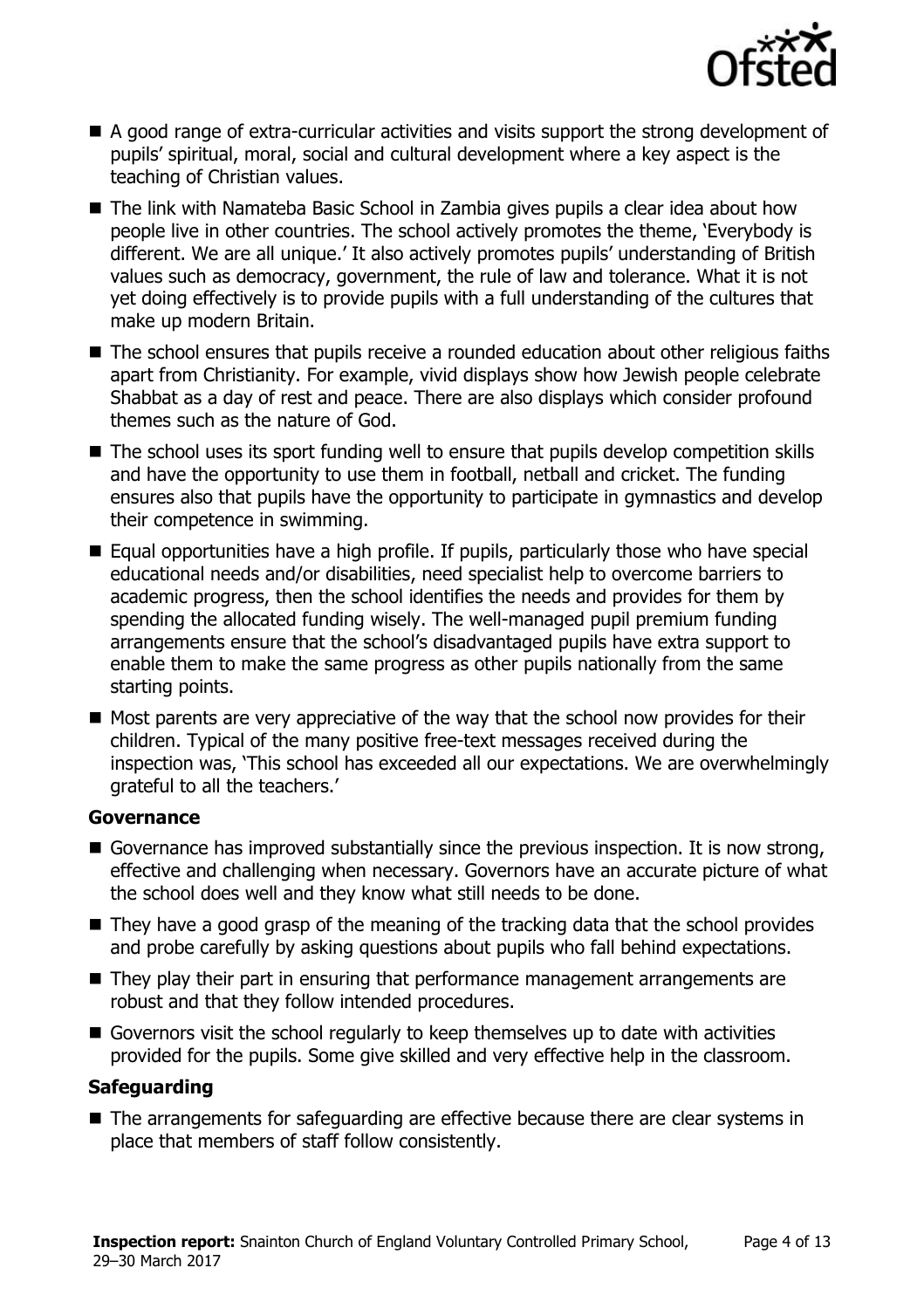

- The site is secure and there is plenty of adult supervision when pupils are in class, on the move, outside at breaktimes or having lunch. Questionnaire returns show that parents and carers are happy about these arrangements. Pupils say that they are safe in school and that there is always an adult to turn to if the need should arise.
- **Effective checking of the identities and suitability to work with children of all adults who** have access to pupils is firmly embedded into the daily life of the school.

#### **Quality of teaching, learning and assessment Good**

- Teaching has improved substantially since the previous inspection in response to much greater expectations of pupils' progress from the headteacher and the local authority.
- Teachers and classroom assistants now understand clearly what pupils can achieve and what rapid learning and progress look like. The improved teaching means that pupils are making much quicker progress than previously and that attainment is rising across the school.
- Typically, teachers and classroom assistants work productively together and manage their classes well. They plan work with care to ensure that lesson time is used well. They check that pupils have understood new work through effective questioning.
- **Figuently, teachers divide their classes up into ability groups to enable pupils to be** taught at different levels. There are many occasions where these groups work very productively for quite long periods but sometimes the adults in the room leave them for too long before checking their progress because they are concentrating on other pupils.
- $\blacksquare$  The teaching of the most able pupils is now much better than it was previously. There are many occasions where teachers provide them with challenging work which fully extends them intellectually. However, there are also occasions where they finish tasks early and then just mark time for a few minutes.
- Teachers insist that pupils set their work out well in all the subjects that they study. Their strong emphasis on good handwriting and good attention to spelling, grammar and punctuation means that pupils' work is neat and easy to follow.
- Teachers apply the school's marking policy well for English and mathematics. In the absence of an effective policy for other subjects, common errors go unchecked in pupils' work in subjects such as science and geography, and so pupils do not reinforce their basic skills as well as they could.
- A strong feature of all lessons is the way that pupils conduct themselves in response to the high expectations of the adults who work with them. This means that pupils can usually concentrate on their work without distraction because interruptions are quite infrequent.
- Teachers and their assistants ensure that planning for disadvantaged pupils and those who have special educational needs and/or disabilities enables them to learn as quickly as other pupils. If any of the more vulnerable pupils do fall behind with their learning, then the school provides effective one-to-one tuition to enable them to catch up.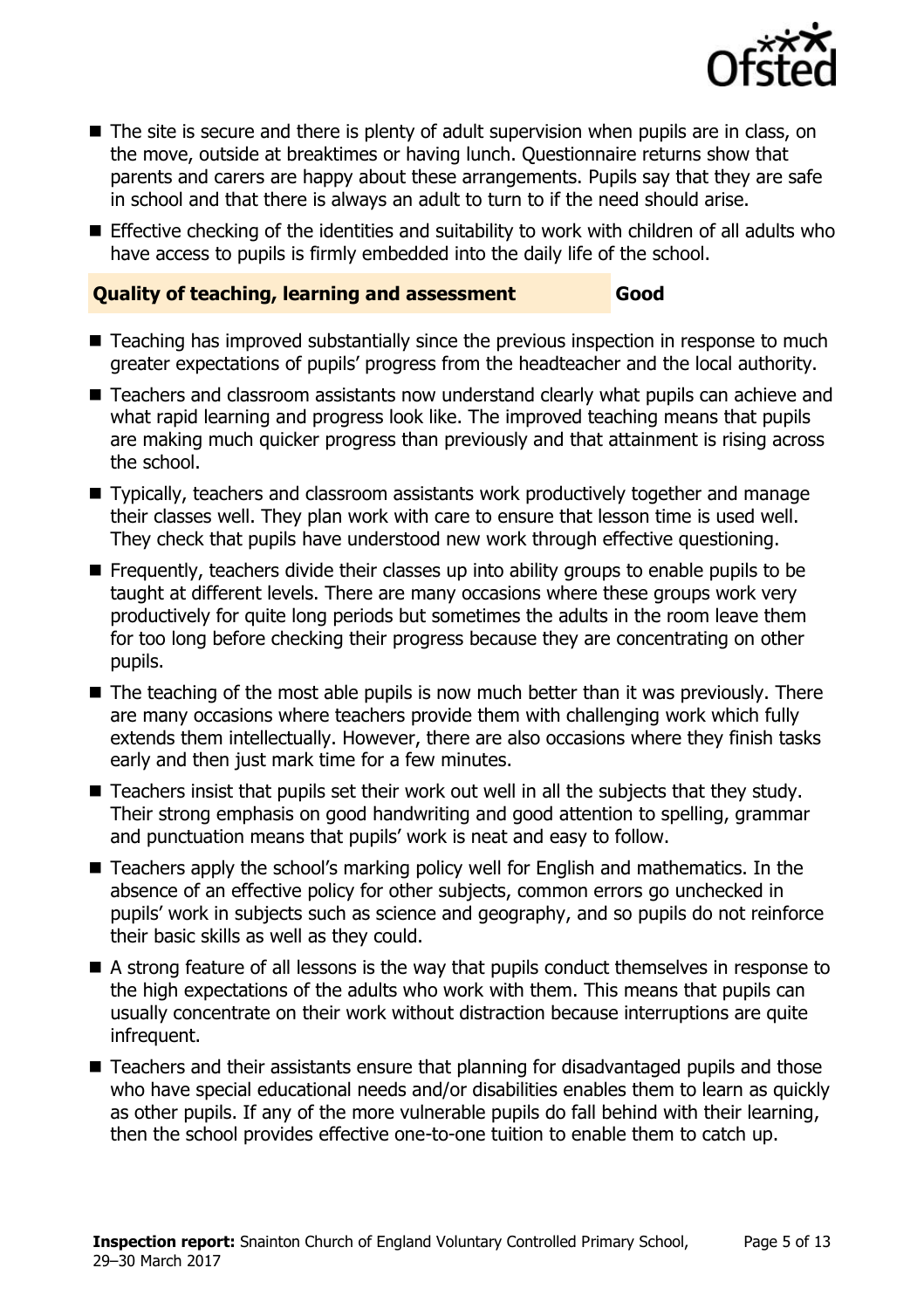

 All members of staff use the school's tracking system effectively by entering data about pupils' attainment in reading, writing and mathematics. This system enables staff to see clearly which pupils are learning quickly and who needs extra help.

#### **Personal development, behaviour and welfare Good**

#### **Personal development and welfare**

- The school's work to promote pupils' personal development and welfare is good.
- **Pupils benefit from a wide-ranging programme which develops their spiritual, moral,** social and cultural development well. It provides them with a strong moral code which enables them to differentiate between right and wrong. It is rooted securely in the teachings of Jesus Christ and pervades the school.
- Studies of other religions apart from Christianity enable pupils to start to understand what different people across the world believe and how they live. Work on topics such as democracy and parliament begins to equip pupils with an understanding of how Britain is different from other countries but also where similarities lie. However, pupils currently only have a very limited understanding of the cultures that make up modern Britain.
- $\blacksquare$  Pupils say that they enjoy the extra-curricular activities that the school provides. Through these they increase in confidence and meet new people as they go to other locations to compete.
- By the time pupils leave Year 6, they are ready to transfer to secondary school. Their attainment in reading, writing, mathematics and science is sufficient to enable them to cope with the demands of work in Year 7.
- **Pupils and their parents appreciate the amount of help and quidance that the school** provides. Pupils know that help is always on hand if they need it and that members of staff will go the extra mile to provide the best support they can with advice on their work or personal matters.
- Good levels of supervision enable pupils to feel secure and safe because there is always an adult on hand whom they know and trust. Pupils say that bullying is rare and that if it does occur then members of staff deal with it swiftly and effectively.
- **Pupils confirm that the school prepares them well in terms of potential threats to their** welfare. For example, the school provides pupils with clear direction about how to keep themselves safe when using the internet and why it is not in their interest to talk to strangers, especially if they are offered sweets or rides in cars.

### **Behaviour**

- The behaviour of pupils is good.
- $\blacksquare$  Pupils are polite and helpful. They conduct themselves well in class and when moving between activities, having lunch and playing outside. They have due regard for the safety of others.
- **Pupils are eager to learn and try hard in response to the encouragement that members** of staff provide. They like the adults who work with them, trust them and really try to do their best to come up to their expectations.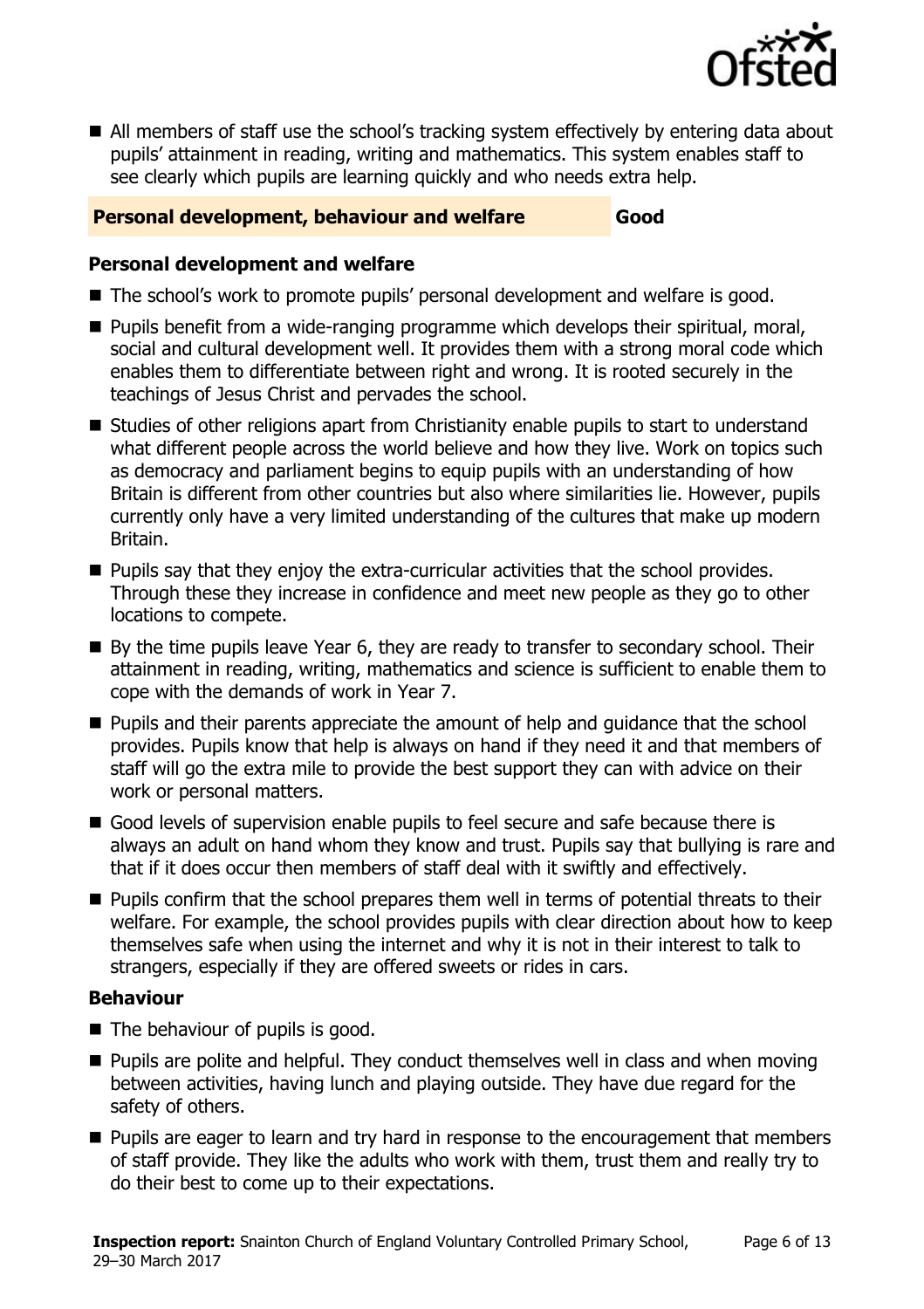

- The good presentation of pupils' written work shows clearly that they take a pride in it and do their best to write neatly and where necessary at length.
- There have been no recent exclusions for unacceptable conduct or racist incidents. Bullying of any description is rare because pupils understand what is expected of them in terms of the way they should treat others.
- Attendance of pupils is above the national average. There is no persistent absence or truancy. Pupils enjoy their education and value it.

#### **Outcomes for pupils Good**

- **Pupils' attainment has risen substantially since the previous inspection in response to** better teaching and leaders' far greater expectations of what pupils should achieve. Progress in all year groups is now good.
- $\blacksquare$  Pupils have largely made up for any previous underachievement from the time when the school required improvement. It is only in Years 5 and 6 that a small number of pupils are still slightly behind where the school would ideally like them to be.
- There is no difference between the progress of disadvantaged pupils and other pupils nationally with similar starting points. The picture for pupils who have special educational needs and/or disabilities is similarly positive.
- Children join Nursery and Reception with stages of development that are below those typical for their ages, mainly due to their below-typical skills in communication and language. In 2015, the proportion of pupils leaving Reception with a good level of development was below the national average but there was a substantial rise to broadly average in 2016. The rise has continued with the current cohort, all of whom are heading for a good level of development by the time they are ready to transfer to Year 1.
- National phonics screening check results rose from below the national average in 2015 to in line with it in 2016. All pupils who had not reached expected levels in Year 1 did so in Year 2. Current attainment in phonics in Year 1 indicates that there will be a further rise to above average in 2017.
- In 2016, teachers' assessments at the end of Year 2 showed that the proportion of pupils reaching the expected standard in reading, writing and mathematics was just below the national average, but the proportion working at greater depth was well above average. These most able pupils have continued to progress very well in Year 3.
- In Year 6 in 2016, the proportions of pupils reaching the expected standards in reading, writing, spelling, punctuation and grammar were around the national average. Proportions working at greater depth were above the national average in reading and writing. These results indicated strongly that the pupils had made up for any previously lost ground in previous years and actually progressed well between Reception and the end of Year 6.
- There was no difference between the performance of the school's disadvantaged pupils in the tests of 2016 and other pupils nationally from the same starting points. Pupils who had special educational needs and/or disabilities did equally well.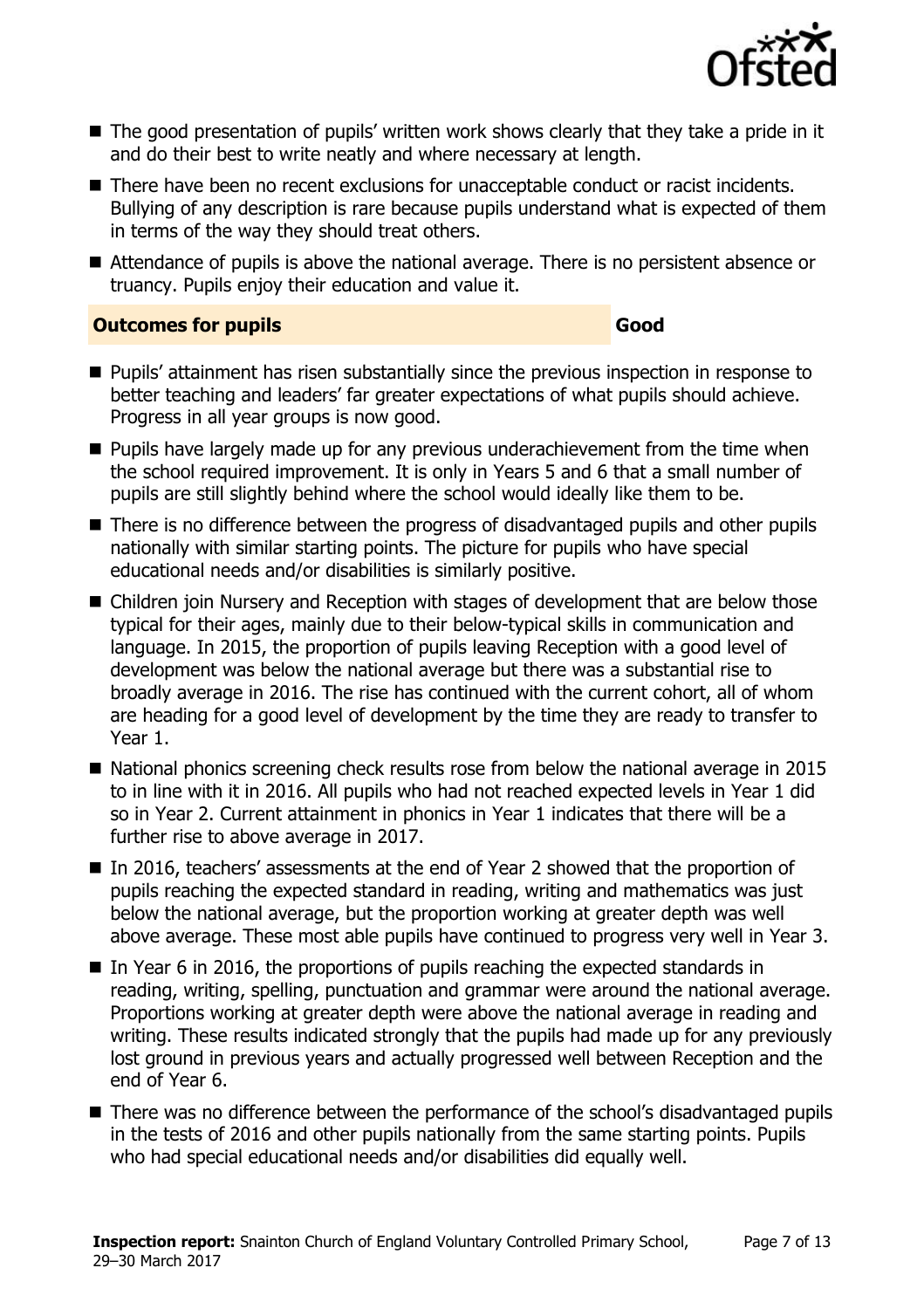

- Current Year 6 pupils are doing as well as the previous cohort. They read fluently and write well. Their written work is much better than that in evidence in Year 6 at the time of the previous inspection. Pupils now write to a good standard and at length. There has been a substantial improvement in boys' writing because the school has concentrated on it. In mathematics, pupils are confident with multiplication, subtraction, and division of whole numbers, decimals and fractions. They can apply their understanding to problems written in words.
- Very accurate assessments and tracking show that proportions of pupils reaching expected standards for their ages are continuing to rise throughout the school. The most able pupils are doing better than previously because they are pushed harder to reach higher standards. However, there is still scope to challenge them further to ensure that they are always fully occupied in lessons.
- Leaders make very good use of the school's allocation of pupil premium funding to ensure that disadvantaged pupils do at least as well as other pupils nationally from the same starting points. Accurate assessments of their needs often triggers extra help when they are perceived to be behind where they should be.
- The school does particularly well with pupils who join from other local schools part-way through their primary education. On entry, these pupils are frequently performing at standards below those expected for their ages. Their attainment in reading, writing and mathematics is assessed accurately and extra help provided if they are found to be behind where they should be. There are many examples of these later arrivals achieving well in their new school.
- Pupils who have special educational needs and/or disabilities benefit from an accurate identification of their current attainment standards, progress and future needs in terms of extra support. When help of outside professionals is required, then it is provided. Very focused and effective help enables these pupils to make at least as good progress as other pupils in the school.

#### **Early years provision Good Good**

- The very effectively and enthusiastically led early years setting provides children with a good start to their education. Children in Nursery and Reception all make good progress and currently transfer to Year 1 well equipped to achieve well.
- A strong bond between parents and members of staff means that information about children's development and successes are shared in considerable detail. All children's files chart progress both personally and academically and are available for parents to peruse.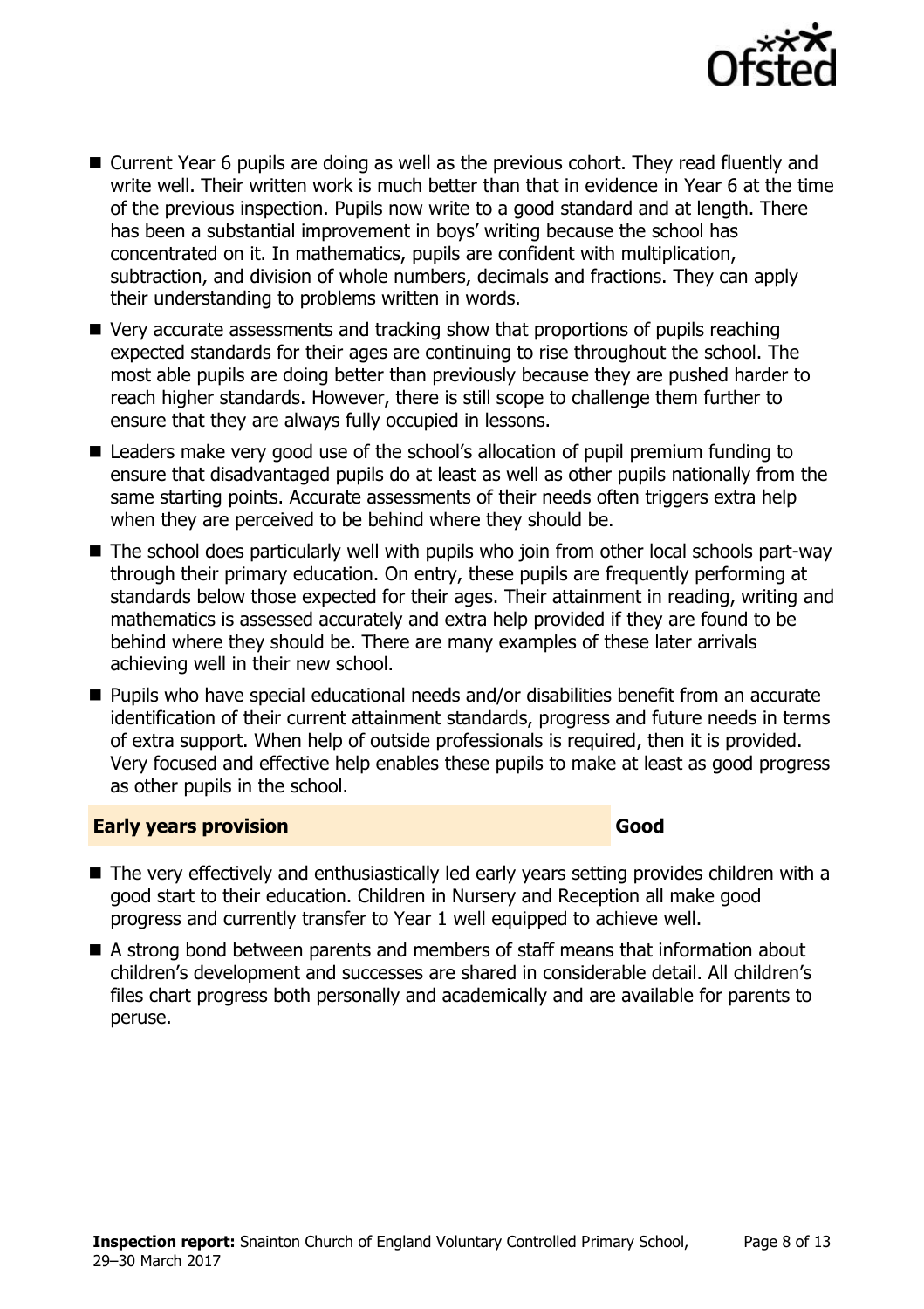

- The leader of the setting has ensured that the inside areas are inviting to children and resourced to a good level with toys, books and educational equipment. She ensures that she caters for all children's interests and promotes their learning with resources that are strongly linked to them. She has also started to remodel the outside area but there is more work to do if it is to be brought up to the level of the classrooms in terms of the variety of activities for children to choose from. The school is actively seeking funding to carry out the improvements to the outside area and ensure that the children have the best resources currently available.
- Good teaching ensures that children make good progress and really enjoy coming to school. An example of this enjoyment was seen during the inspection in an imaginative lesson on bees which had all the children fully focused for a long period. Progress was rapid because children loved the topic and related well to the way that the teacher presented it.
- The teaching of phonics is rapid, compelling and effective. Children soon learn the sounds that letters and combinations of them make. Writing develops quickly in Reception. Children quickly learn to write letters, words and some simple sentences.
- Good behaviour for learning underpins the progress that children make. They sit and listen well and are keen to volunteer answers to questions.
- The setting uses its pupil premium funding well to ensure that any disadvantaged children make the same quick progress in their learning as other children. Members of staff ensure that children have plenty of individual attention. They show them how to complete tasks and improve coordination and skills quickly. Children enjoy school and trust and respond well to the adults who work with them.
- In 2016, an average proportion of Reception children transferred to Year 1 with a good level of development. This was a considerable improvement on 2015. The improvement reflected the good progress the children had made as they arrived with below-average levels of development for their ages. The current cohort is doing better still in response to good and imaginative teaching. Disadvantaged children are doing just as well as others.
- All safeguarding arrangements are effective and the setting is secure. Children's welfare has a high profile and members of staff are very good at spotting individual needs and catering for them.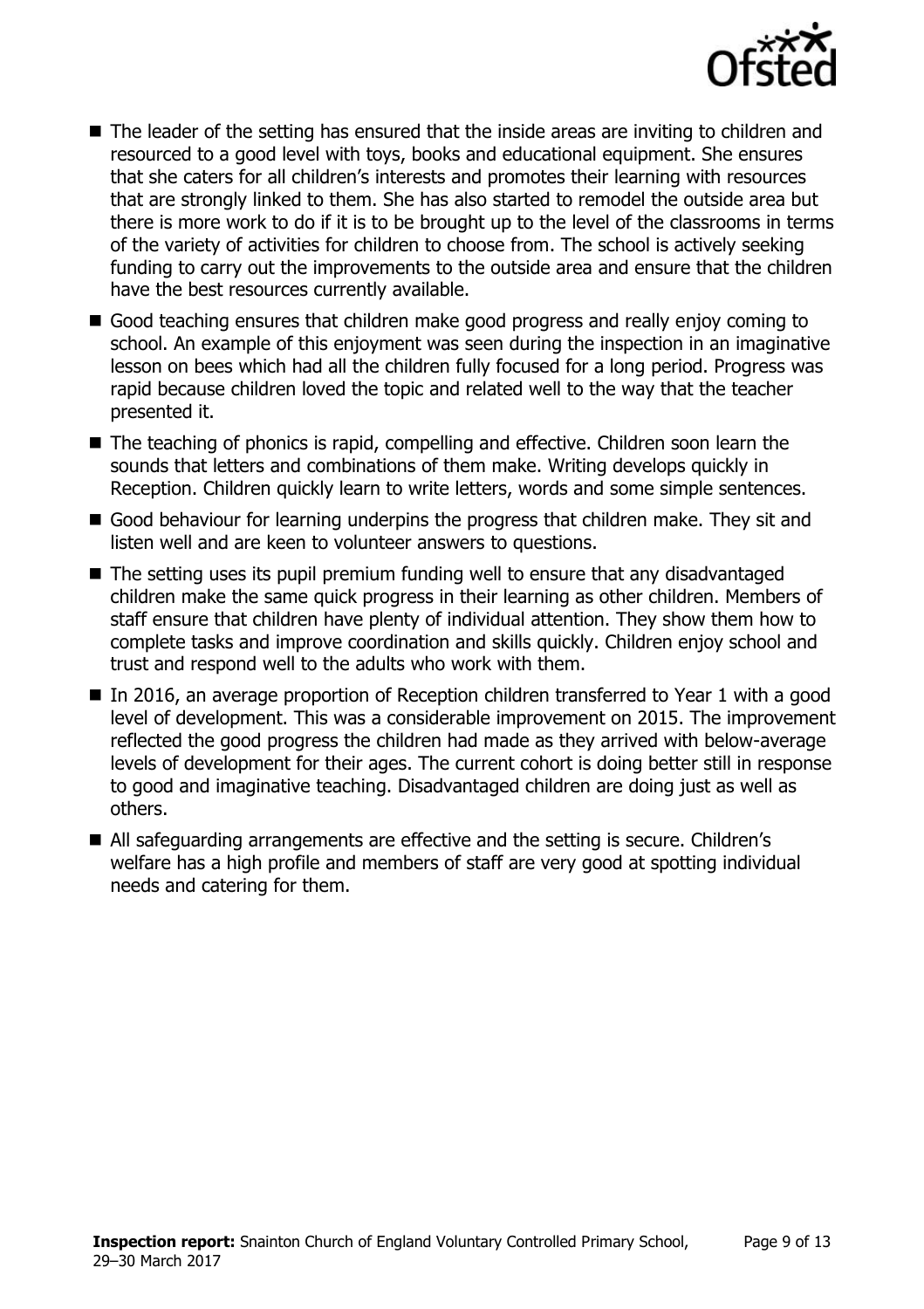

# **School details**

| Unique reference number | 121515          |
|-------------------------|-----------------|
| Local authority         | North Yorkshire |
| Inspection number       | 10023834        |

This inspection of the school was carried out under section 5 of the Education Act 2005.

| Type of school                      | Primary                       |
|-------------------------------------|-------------------------------|
| School category                     | Voluntary controlled          |
| Age range of pupils                 | $2 - 11$                      |
| <b>Gender of pupils</b>             | Mixed                         |
| Number of pupils on the school roll | 52                            |
| Appropriate authority               | The governing body            |
| Chair                               | <b>Stuart Mathers</b>         |
| <b>Headteacher</b>                  | <b>Ruth Wackett</b>           |
| Telephone number                    | 01723 859 229                 |
| Website                             | www.snainton.n-yorks.sch.uk   |
| <b>Email address</b>                | admin@snainton.n-yorks.sch.uk |
| Date of previous inspection         | 4-5 February 2015             |

### **Information about this school**

- Snainton Church of England Voluntary Controlled Primary School is much smaller than the average-sized primary school.
- Most pupils are White British.
- The proportion of pupils who have special educational needs and/or disabilities is broadly average.
- The proportion of pupils supported through pupil premium funding is above average.
- The number of pupils joining the school part-way through their primary education is much higher than usual.
- There are three mixed-age classes in the school.
- In 2015, the school increased its age range by enrolling Nursery-age children.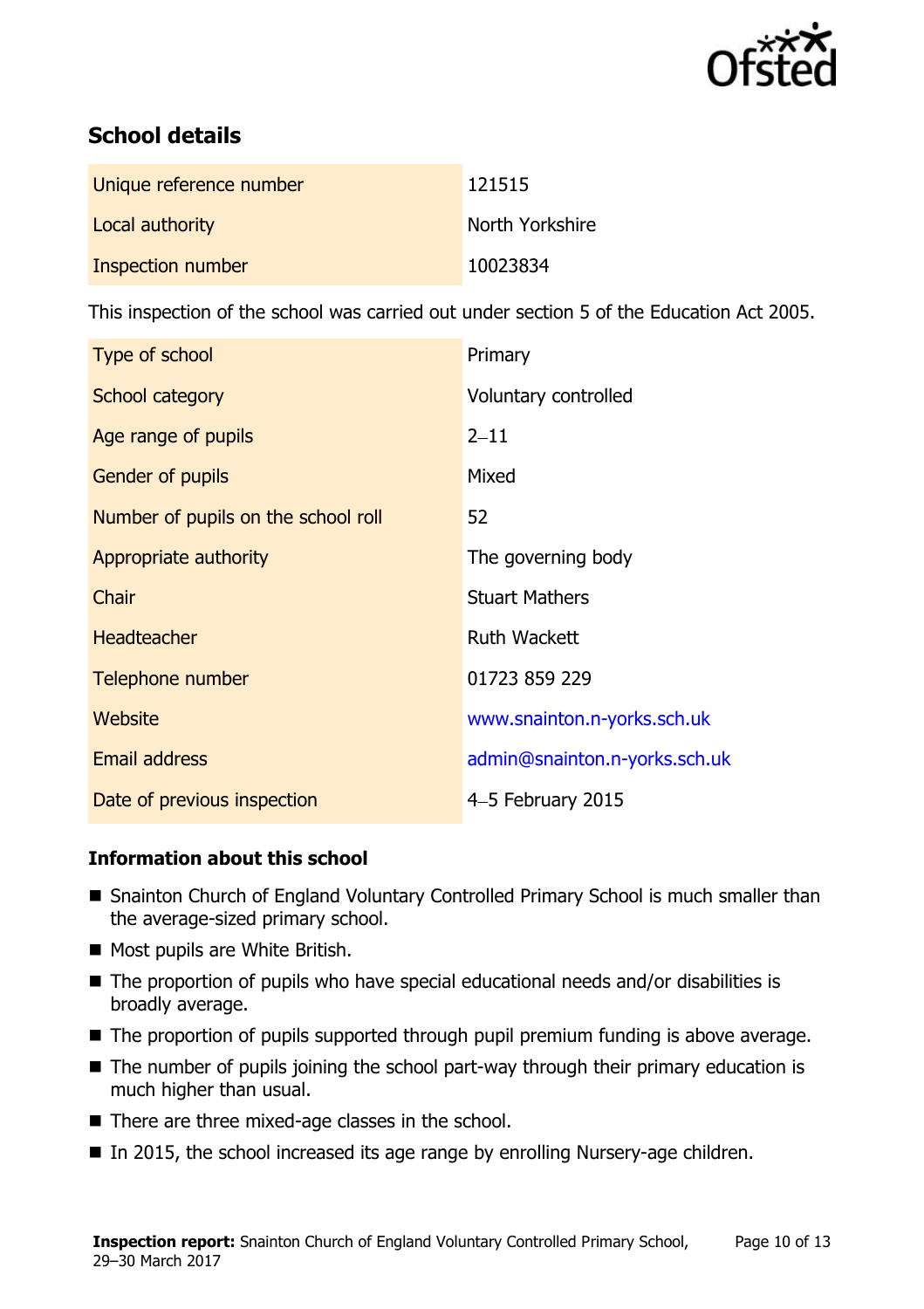

- There have been a number of staffing changes since the previous inspection.
- The school meets the government's current floor standards, which are the minimum expectations for pupils' attainment and progress in English and mathematics by the end of Year 6.
- Following the previous inspection, the school has received assistance from North Yorkshire local authority, the Esk Valley Alliance and the Diocese of York.
- The school meets requirements on the publication of specified information on its website.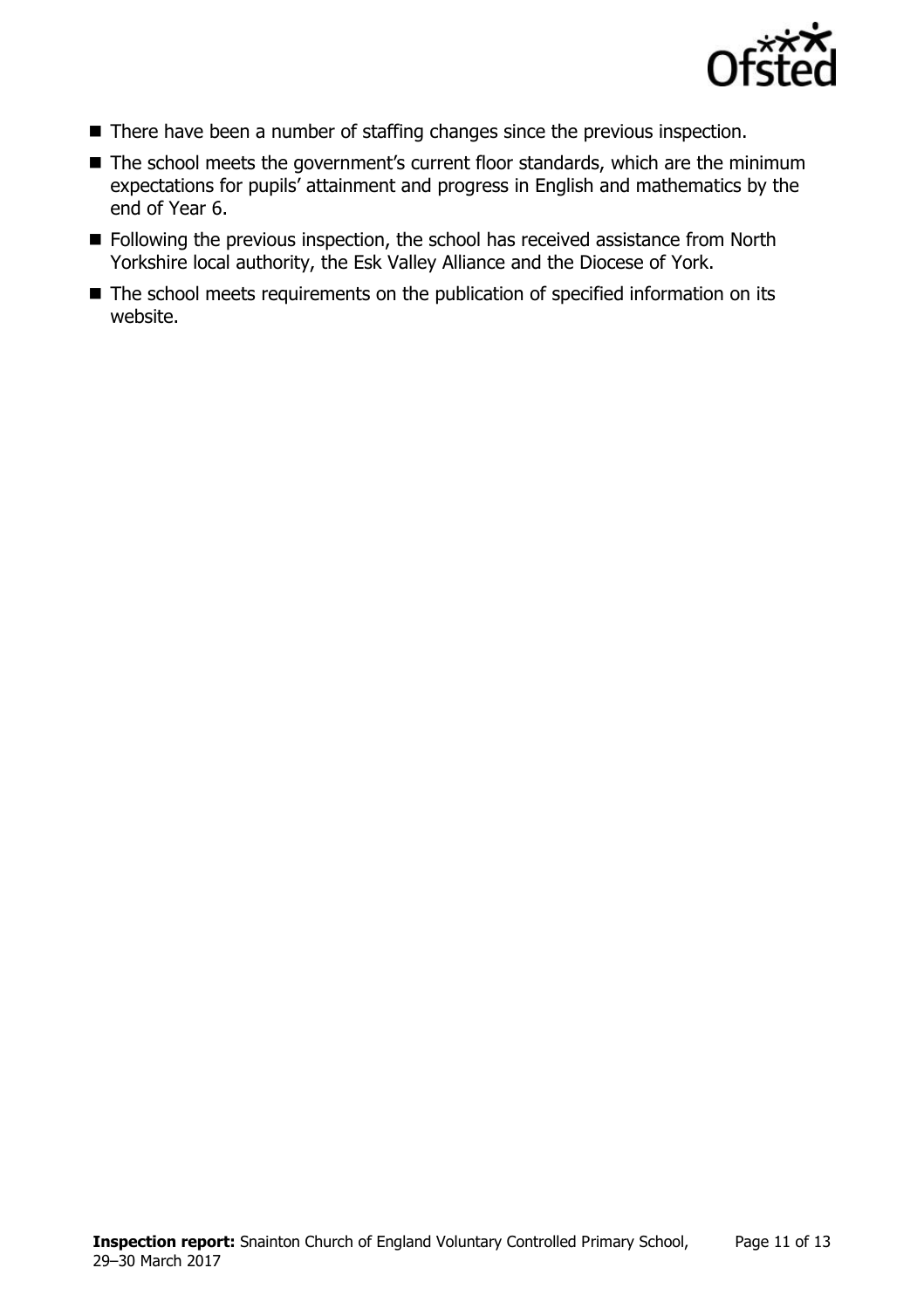

# **Information about this inspection**

- The inspector visited eight lessons, all jointly with the headteacher. He observed pupils in all year groups being taught at least once and looked at a wide range of pupils' written work in English, mathematics, science and other topics.
- $\blacksquare$  He held meetings with the headteacher, middle leaders, governors, a group of pupils and representatives from North Yorkshire local authority, the Esk Valley Alliance and the Diocese of York.
- The inspector looked at a wide range of documentation, including the school's review of its performance, development planning, records of pupils' progress, attendance records and safeguarding procedures.
- He listened to pupils from Year 6 reading aloud individually.
- $\blacksquare$  He also took account of 15 responses to Ofsted's online questionnaire, Parent View, six responses to the staff questionnaire, 21 responses to the pupil questionnaire and 15 free-text messages from parents and carers.

#### **Inspection team**

**John Paddick, lead inspector Constanting Ofsted Inspector**